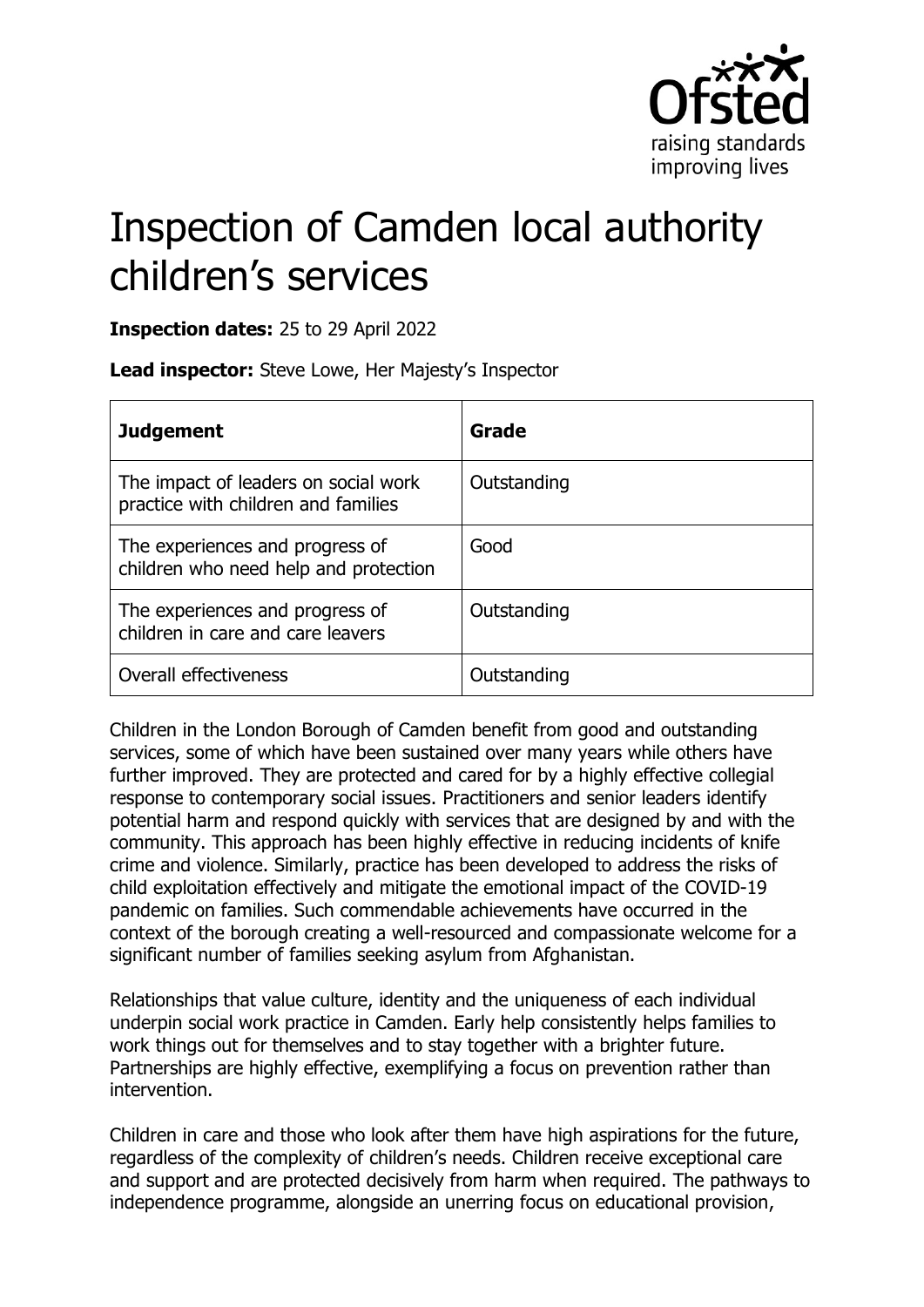

gives children a solid base from which to follow their ambitions and interests. This will support them to achieve in later life. The provision of specialist clinicians helps children manage their anxieties and trauma without delay.

There are a very small number of exceptions to what is otherwise exemplary practice, which senior leaders have begun to address.

# **What needs to improve?**

- The execution of the local authority designated officer (LADO) duties when allegations are made against those in a position of trust.
- Support from social workers in the emergency duty team (EDT) to children who become subject to the powers of police protection.

#### **The experiences and progress of children who need help and protection: good**

- 1. Children in need of help and protection are identified quickly, securing the right help at the right time. A clear and concerted focus on helping families identify solutions for themselves ensures that statutory services are not involved in their lives for any longer than is necessary.
- 2. Decision-making at the 'front door' (the first point of contact for families and professionals) is timely for nearly all children, and appropriate decisions are made to direct families to either early help or statutory services. In a few cases, there are delays in information coming from the police, delaying the screening of the information and a determination of the most appropriate course of action.
- 3. Children receive focused and purposeful help from skilled early help practitioners that is making a real difference. Camden early help services are well resourced, and children and families benefit from a wide choice of support and community-based services. Thresholds are well understood and applied appropriately, with a considered approach to managing more complex work in early help specialist services when this best suits the family.
- 4. When families make contact outside daytime hours, EDT maintains contact with referrers and ensures a timely and seamless handover to daytime colleagues. However, when police use their emergency powers of protection, EDT does not always arrange for children to be accompanied by social workers or advocates to ensure that they are supported at a time of distress.
- 5. Children at risk of significant harm are identified quickly and the response is swift and effective. Strategy meetings include partners' views, are well recorded and set out clear accountabilities for completing enquiries and assessment. The use of review strategy meetings at the end of investigations had become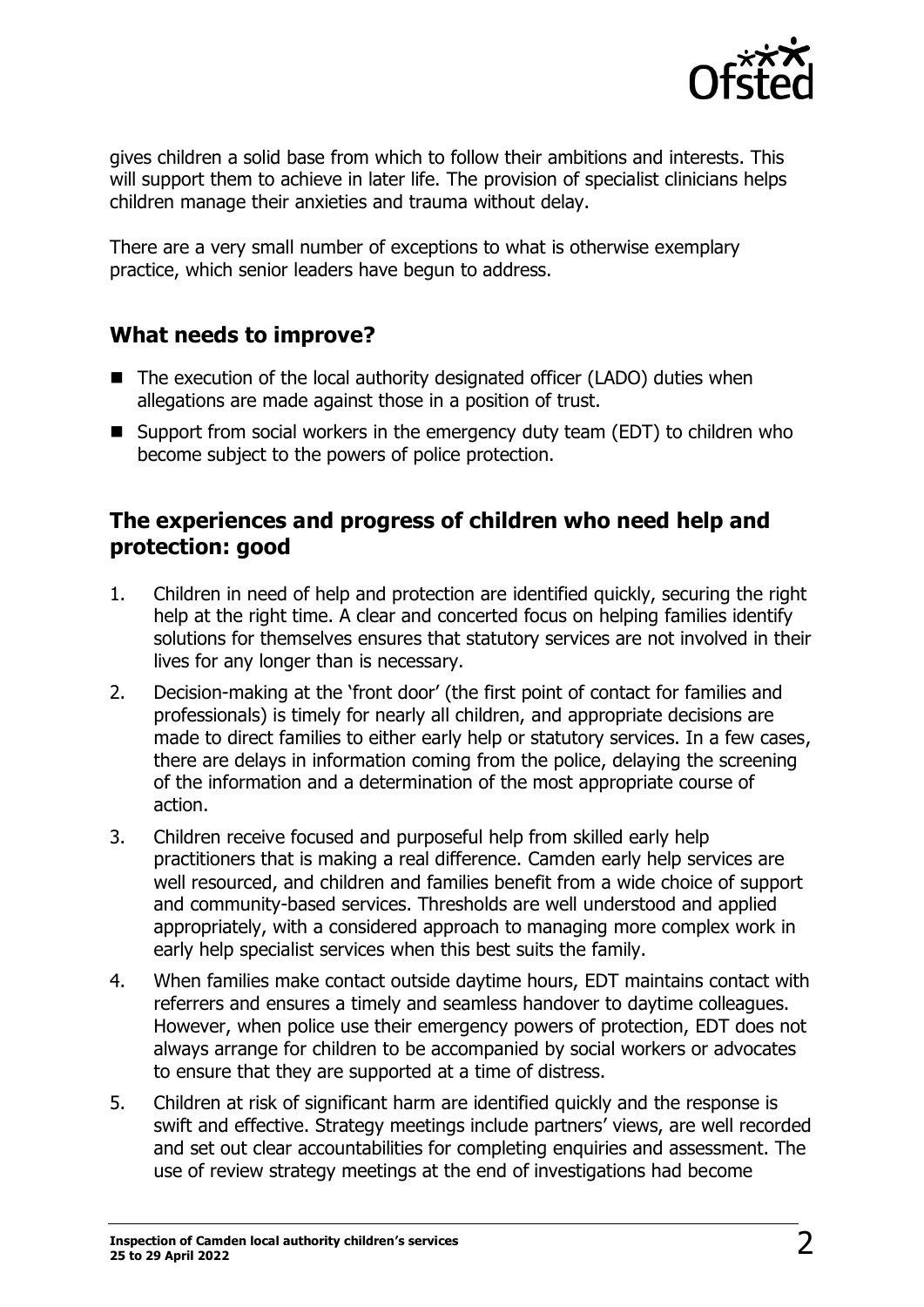

customary. Although becoming less prevalent now, clear recording of the rationale for why they are being held could be strengthened.

- 6. Social workers and their managers think very deeply about the most effective ways to support families. For example, there has been a recent trend in child protection (section 47 enquiries) that do not progress to initial child protection conference or a child protection plan. Senior leaders have begun to analyse this shift to fully unpick whether families are being subjected to unnecessary statutory interventions.
- 7. Children have positive and productive relationships with social workers. They are seen regularly, on their own and in places where they feel comfortable. Social workers build strong relationships with children through play, having fun and working out what they have in common, resulting in purposeful visits and support.
- 8. The quality and impact of social work fundamentals constitute a strength in Camden. Senior practitioners and managers set out thorough and child-focused assessment plans before assessments start, and regularly review progress. Assessments holistically consider risks, family history, strengths and parenting capacity and the impact that they have on children's lives. All these dimensions are thoroughly considered and used to inform decisions about next steps.
- 9. Assessments reach conclusions and recommendations that are appropriate for children and their families and in a timescale that is right for them. They are refined and ratified by managers who clearly articulate the next steps. This leads to plans which are simple and focused on the right things.
- 10. Camden's long-standing use of family group conferencing effectively avoids children having to leave their homes or their family when it is safe for them to remain. This approach goes beyond family meetings. The support of peer mentors and advocates, person-centred meetings and the involvement of experts with experience in shaping the service has created a dynamic and responsive approach to creating supportive networks.
- 11. When children require more formal child protection planning, families are clear about the route to sustainable change. When risks to children increase, appropriate and authoritative action is taken. Plans are made at conferences which are well attended by parents and professionals. Although children do not always attend their own meetings, their wishes and views are captured and presented by those who know them best.
- 12. When risks to children continue, there is a clear and comprehensive system in place to track and review cases through care pathways, legal planning meetings and the pre-proceedings stage of the Public Law Outline. The number of families that are diverted out of this process is impressive, with two-thirds of children experiencing a reduction in risks and no further need of protection through legal means. While the letters before proceedings are sometimes overly jargonistic, with the cause for concern being lost in a chronology of events, managers are aware of this and are taking appropriate action.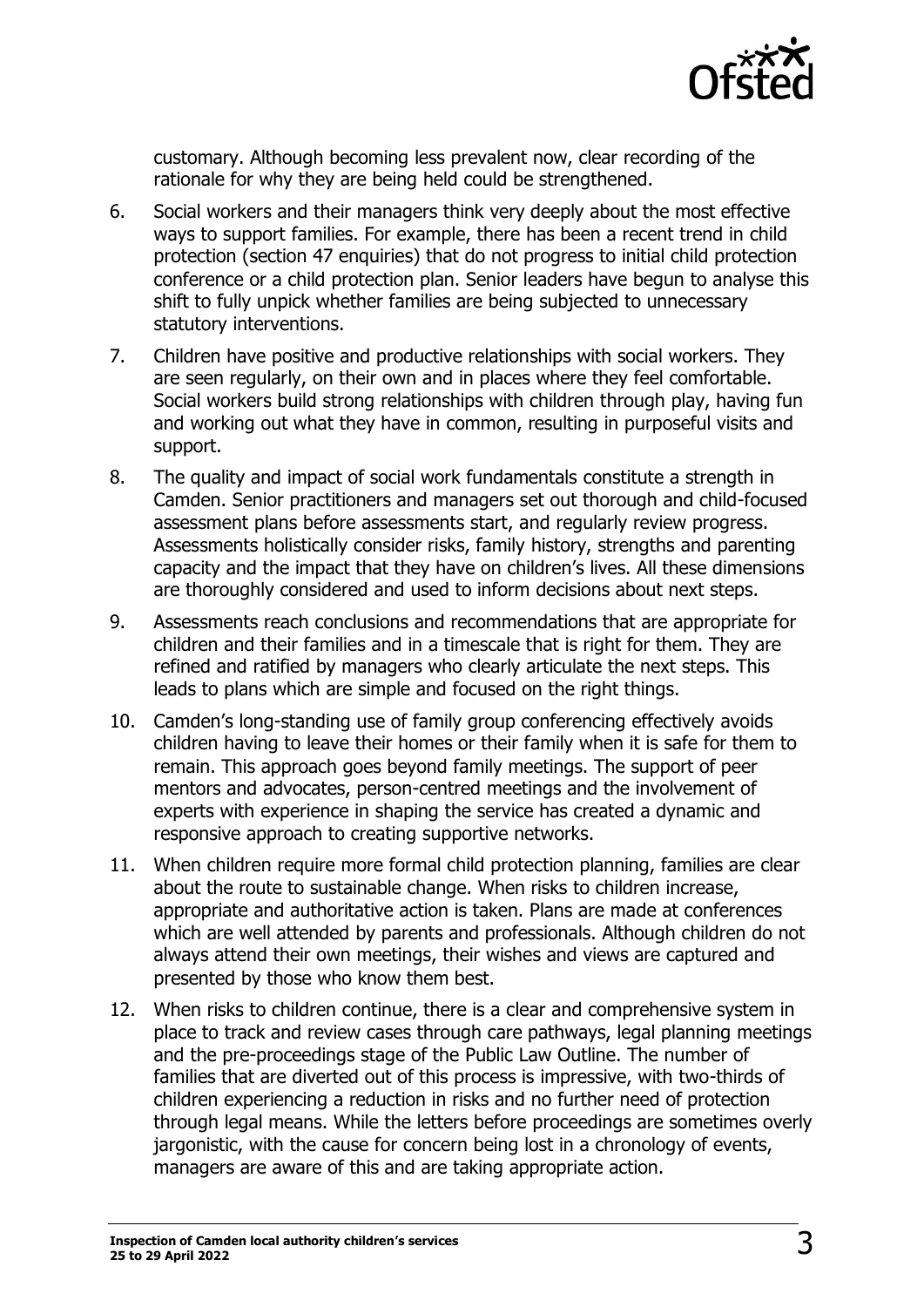

- 13. Children at risk of, or who have experienced, exploitation receive a wellcoordinated multi-agency response, and when children go missing the response is intelligent and compassionate. There is effective strategic oversight of children at risk of exploitation, and regular tracking of progress through risk assessments and response meetings that mobilise safety planning and disruption. The missing and child exploitation analysts have good oversight of cases throughout and inform various pathways to risk reduction at the operational multi-agency child exploitation meetings.
- 14. Children with specific vulnerabilities receive a consistent response. Disabled children are seen regularly and their social workers are highly skilled at finding the best way to communicate with them. Systems to monitor children who are electively home educated or missing from education are well coordinated. There is good oversight to cover the extra work that rising numbers through the pandemic have created. However, the numbers of children missing education are stabilising and recent developments enable early identification of those who may be at risk.
- 15. The response from the LADO to allegations against professionals has been inconsistent during recent staffing changes. Leaders took initial steps to remedy this during the inspection.

### **The experiences and progress of children in care and care leavers: outstanding**

- 16. Children in the care of Camden receive an outstanding service from workers who know them exceptionally well and use these relationships to fully respond to their needs as unique individuals.
- 17. Children only come into care if it is necessary and appropriate for them to do so. The vast majority of children are given placements that are suitable and meet their needs. There is careful matching of foster carers and children, and children's cultural and other identity needs are very well considered.
- 18. In line with the rest of the country, a small number of children with complex needs may experience several placement moves before a permanent placement is found for them. Social workers demonstrate thoughtful and child-focused practice in supporting these children, to mitigate the impact of such moves.
- 19. From August 2021, due to a range of factors, an unprecedented number of unaccompanied children seeking asylum from Afghanistan have arrived in Camden. Many of these children have been accommodated as children in care. Experienced workers sensitively support unaccompanied children, carefully assessing their individual experiences and identity. Children are quickly supported into education, their individual health needs are promptly responded to, and they are guided effectively through Home Office processes.
- 20. Children's wishes and feelings fully shape and inform their care plans. Plans are thorough and robust and address children's wide-ranging needs. Children's plans are reviewed regularly and children are encouraged to be part of their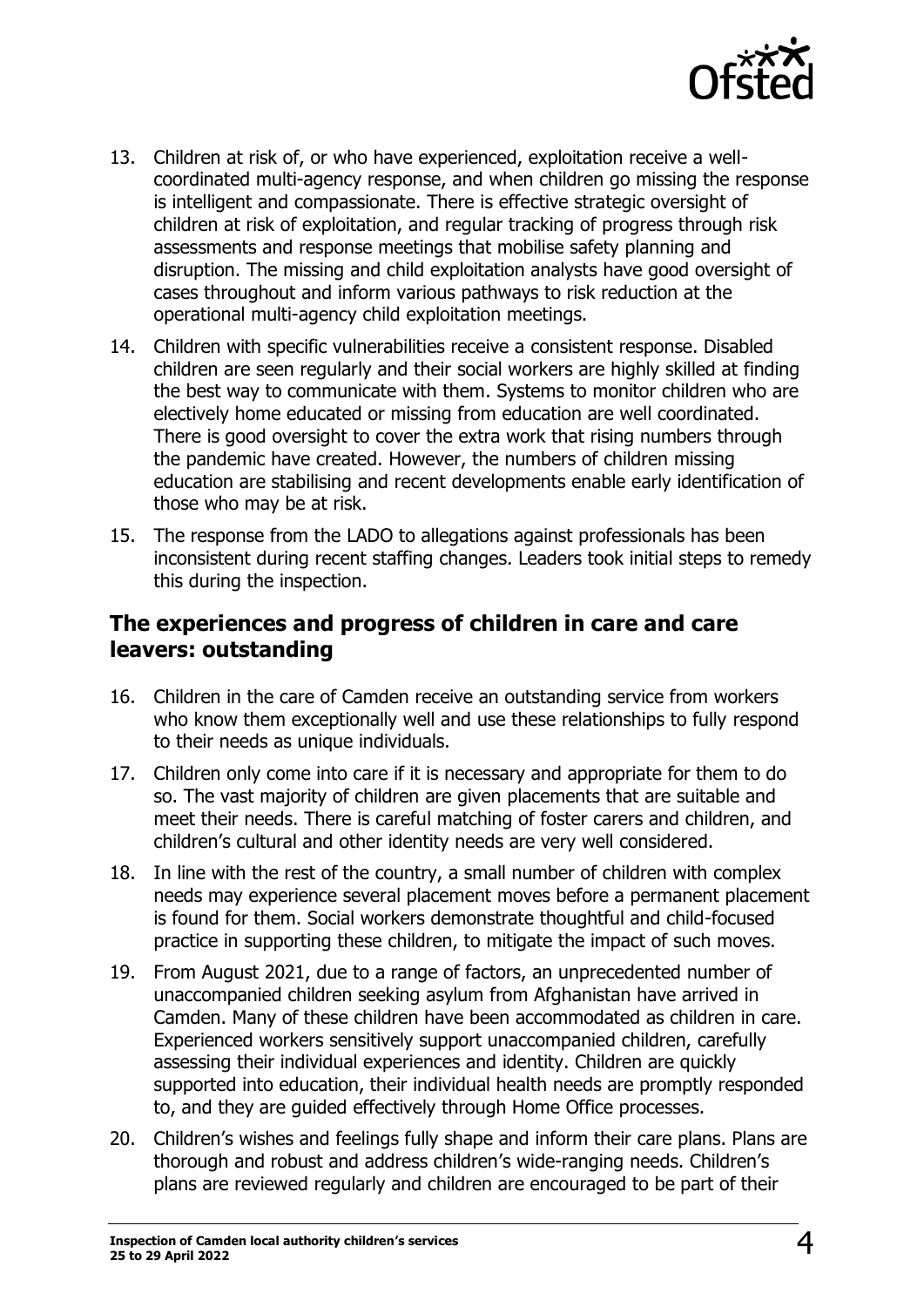

review meetings. If they choose not to attend, their wishes are clearly presented and considered.

- 21. Social workers demonstrate persistence and creativity in building relationships with children. They consider all elements of children's individual experiences and identities. Work with children is purposeful and ambitious. Independent reviewing officers advocate and challenge effectively on behalf of children.
- 22. Risks faced by children in care are recognised and responded to promptly and effectively. The response to children in care who are at risk of exploitation or to those who go missing from care is extremely strong and has a discernible and positive impact on their protection and outcomes.
- 23. Children in care and care leavers have their routine and emergency health needs met and they receive prompt support from specialist health agencies when needed. A multi-agency child and adolescent mental health services presence within the children in care team supports their emotional health quickly, responding to their anxieties and trauma, including for those who have travelled from overseas. Children have access to a wide range of social and recreational opportunities, from equine therapy to film-making.
- 24. Children are encouraged and supported to make good educational progress. When children in care are not attending school, professionals work together effectively to try and support them back into school. Those unaccompanied asylum-seeking children awaiting confirmation of their leave to remain are purposefully engaged so that they are ready to pursue employment and their chosen careers.
- 25. Children in care are settled and protected where they live. Family time is carefully assessed and promoted in the best interests of children. Permanency plans are considered at a very early stage for children. Every effort is made to allow children to remain living with their birth families, and the family group conference service actively supports their safe return home. Timely and thorough assessments of potential carers prevent delay in securing permanence for children.
- 26. Adoption is considered as a potential option for children when appropriate, although this is rarely necessary as preventative services are so successful at securing permanency at home. For the very small number of children it affects, the pace of parallel planning is not always obvious and there could be greater use of foster to adopt placements.
- 27. When children in Camden leave care, they are well supported by their personal advisers (PAs) in a service that is aspirational for them. There are a wide range of services available for care leavers to meet their needs. The care leavers service is rooted in relational practice, which means that PAs build warm professional relationships and show pride in young people's achievements. Care leavers report that their relationship with their PA inspires them to succeed.
- 28. While the local offer to care leavers is comprehensive, leaders acknowledge that it needs to be refreshed, and they are working to establish a pan-London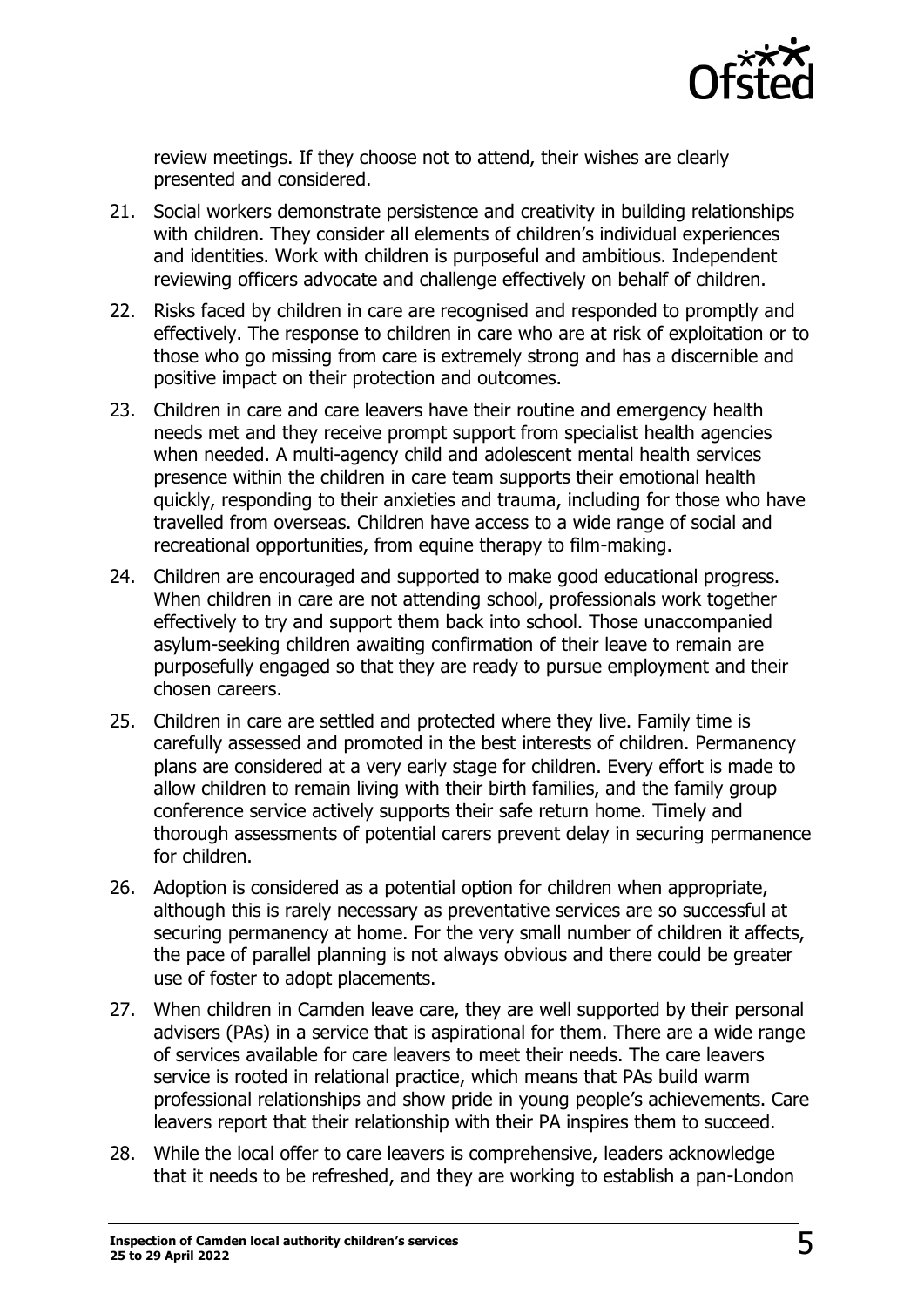

arrangement. In the meantime, care leavers receive exhaustive support from the local authority and the rich cultural offer from partners in the community. 

- 29. Care leavers benefit from a wide range of services to support their emotional health. This is exemplified by the multidisciplinary 'minding the gap' panel which identifies the most appropriate resource or service for young people when they are struggling with their mental health.
- 30. Care leavers predominantly live in suitable and safe accommodation. Reciprocal arrangements with other local authorities mean those living out of Camden have access to appropriate accommodation options. The peerless stepped approach provided through the housing pathway is helping care leavers to live independently in their own accommodation at a time when they are ready to do so.
- 31. Many young people have the opportunity to remain living with their former foster carers. For some, this provides continuity of support while they are in higher education or at university and while they are developing their independence skills.

## **The impact of leaders on social work practice with children and families: outstanding**

- 32. The whole council, from the leader through to the lead member, chief executive, director of children's services and senior leaders, recognises the needs of children and develops strategies to minimise imminent and upcoming risks to the community before such risks become a crisis. Resilience and resetting services in the wake of the pandemic are key examples illustrating how leaders pre-empt rather than react. The concerted and agile response to the sudden influx of people from Afghanistan seeking asylum was particularly impressive and involved key partners both inside and outside the borough. This ensured that these families are protected and well informed, and are supported quickly. The success of these responses is made possible by solid practice foundations and well-established services that have sustained a high quality over many years.
- 33. Corporate decision-making is dynamic, informed and shaped by children and families at all levels of the organisation. Partnerships with parents and youth advisory boards and meaningful engagement with children are central to the ethos of activism and activation that leaders aspire to and inspire. Wherever possible, the community is engaged in shaping and reviewing services.
- 34. In the context of the pandemic, leaders have continued to make progress in improving the response to potential exploitation. Of note is the effective use of the pan-London 'red thread initiative' at local hospitals that reliably alerts professionals to potential violent crime. A multi-agency approach to intelligence-gathering and disruption, street-based youth work and an initiative to tackle violence against women and girls have all reaped positive results. The extension of the virtual school remit beyond children in care has also been a success.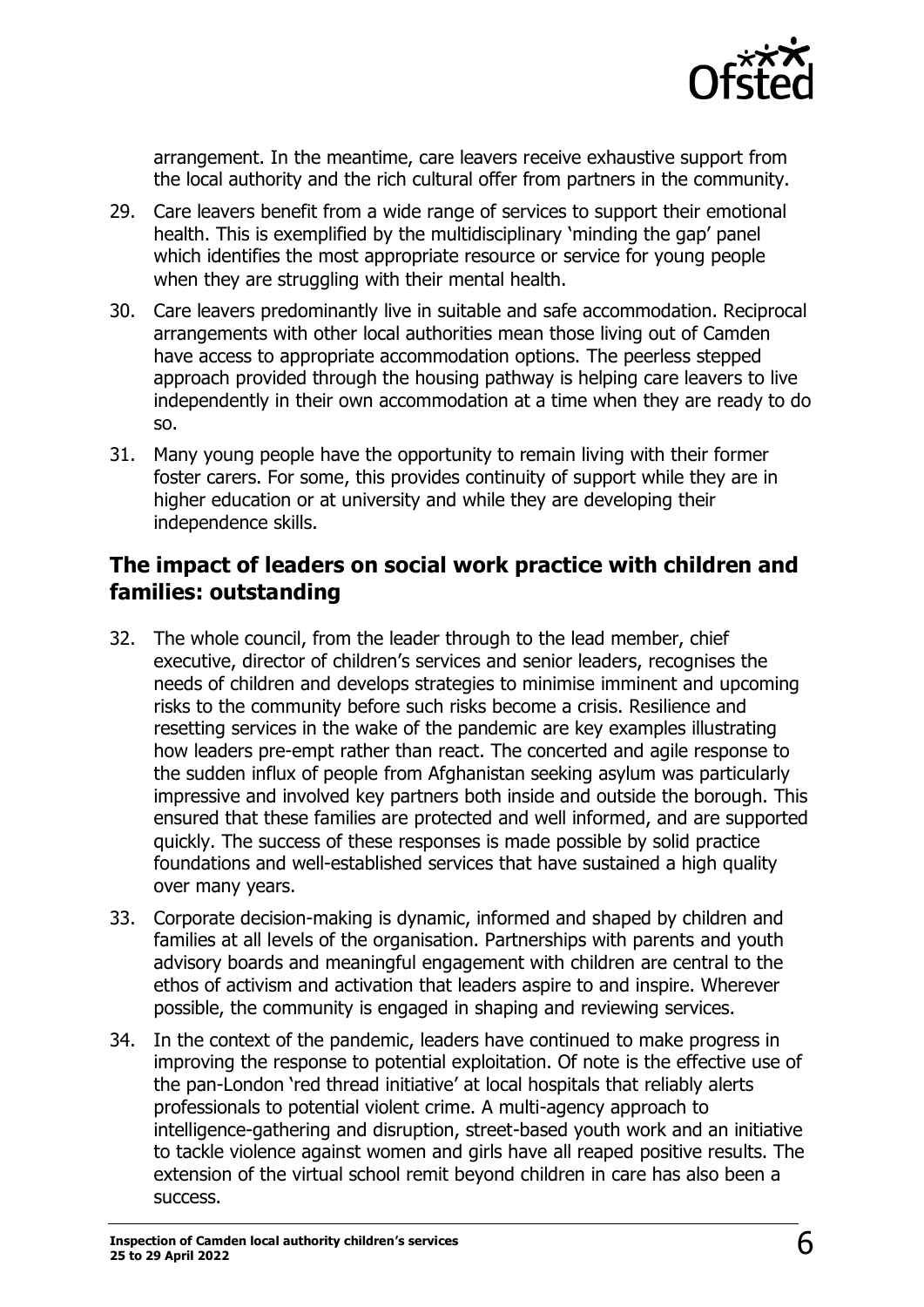

- 35. Senior leaders are ably held to account by politicians, each other and the people they serve, in an environment that replicates the Camden model of practice, with relationships, trust and challenge at the heart of the organisation and a key tenet of practice.
- 36. Overall, the approach to sufficiency has equal focus on key pressure points, both keeping children at home and making sure that they are in the right place when they come into care. Given the recent and dramatic change in the demographics of the looked-after population, agile and sensitive responses to providing culturally appropriate accommodation for unaccompanied asylumseeking children have resulted in quick moves into suitable accommodation. Young people's levels of independence are carefully matched with where they live, with high-quality emotional and legal support.
- 37. Corporate parenting is taken extremely seriously, with leaders at all levels ensuring that they listen directly to children and reach out to key businesses and services in the borough to achieve good routes into gainful education and employment. Similarly, leaders are fully involved in influencing other boroughs in London in terms of the offer to children in care and care leavers, and a more consistent response from the police.
- 38. The range of commissioned services and partnerships with external providers is impressive and used to full effect by practitioners, including mental health support, clinical supervision, support for victims of violence and much more.
- 39. The borough is actively involved in research conducted by universities nationally and locally. Feedback from complaints and learning from serious incidents are consolidated by appreciative enquiries into practice, which enhance the experience of children.
- 40. Performance information is accurate and used on a regular basis to shape systems and the deployment of staff. A thorough programme of quality assurance and auditing assures leaders that practice is of at least a good standard. One area for improvement has been clearly recognised, linking weaknesses identified in audits to individual supervision. Leaders have put in place an automatic feed through in the case recording system to remedy this.
- 41. Management oversight is regular, reflective and impactful across all areas of the service. Social workers report having a very positive experience of supervision. Although the written recording of supervision does not always capture the level of reflection provided during these sessions, leaders continually strive to find better ways to do so.
- 42. Caseloads are low, including for social workers in their assessed year, and this fully supports the model of practice, enabling workers to develop relationships with the tenacity needed to build trust. Caseloads are monitored effectively and additional capacity is added where needed.
- 43. Training in the systemic model of practice, thorough induction and additional input from both internal and external specialists prepare social workers well for the complex issues faced by families. The gradual return to face-to-face training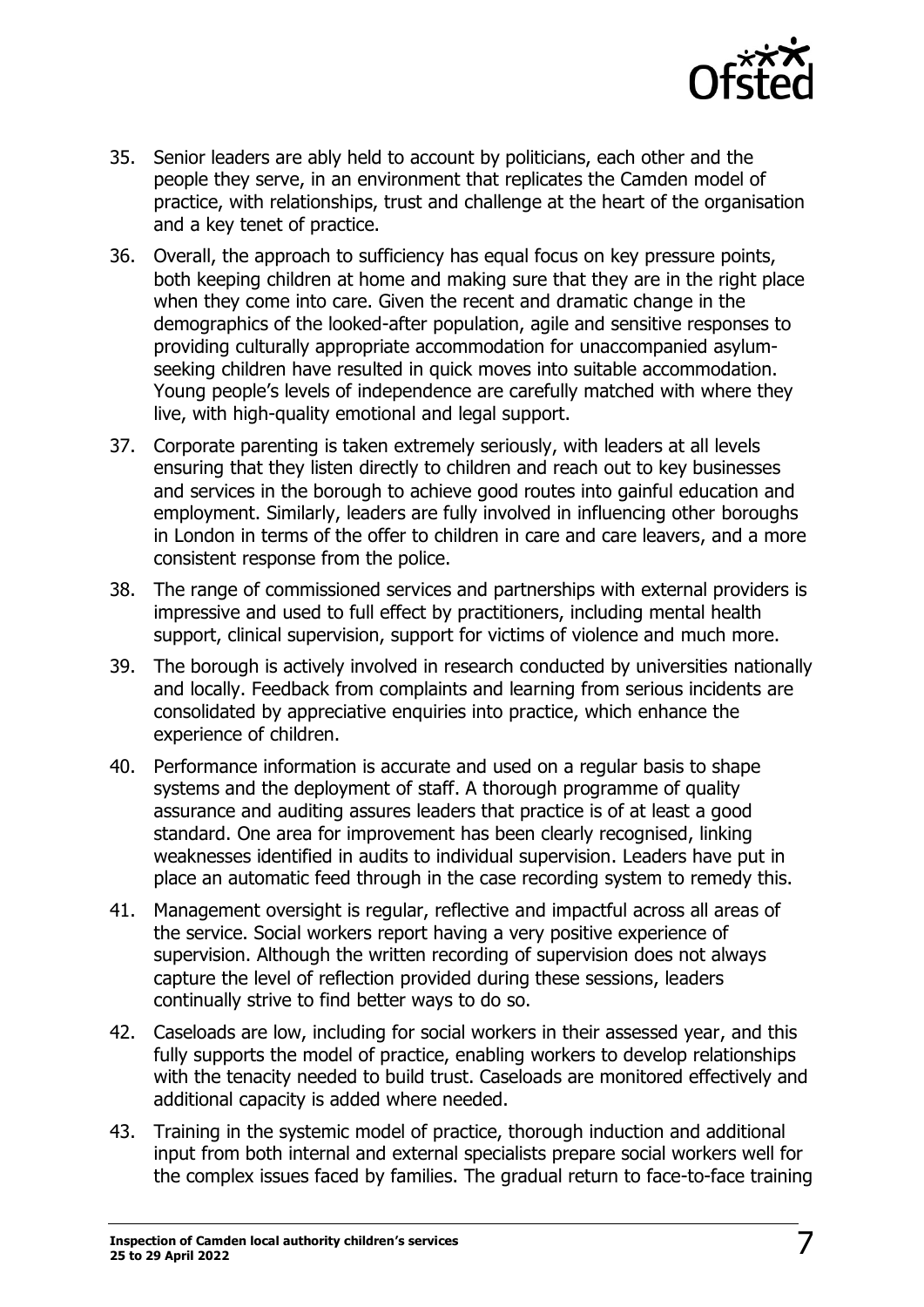

has been welcomed by the staff. In the interim, group supervision with input from systemic consultants has helped shape practice.

44. Senior leaders are highly visible and are reported as having been inspirational throughout the pandemic. Social workers feel very well supported and enjoy working in Camden. They describe being proud to work here. When social workers have personal issues that may affect their work, they feel that managers 'could not do any more' to support them. Consequently, social workers increasingly choose to work and remain here.